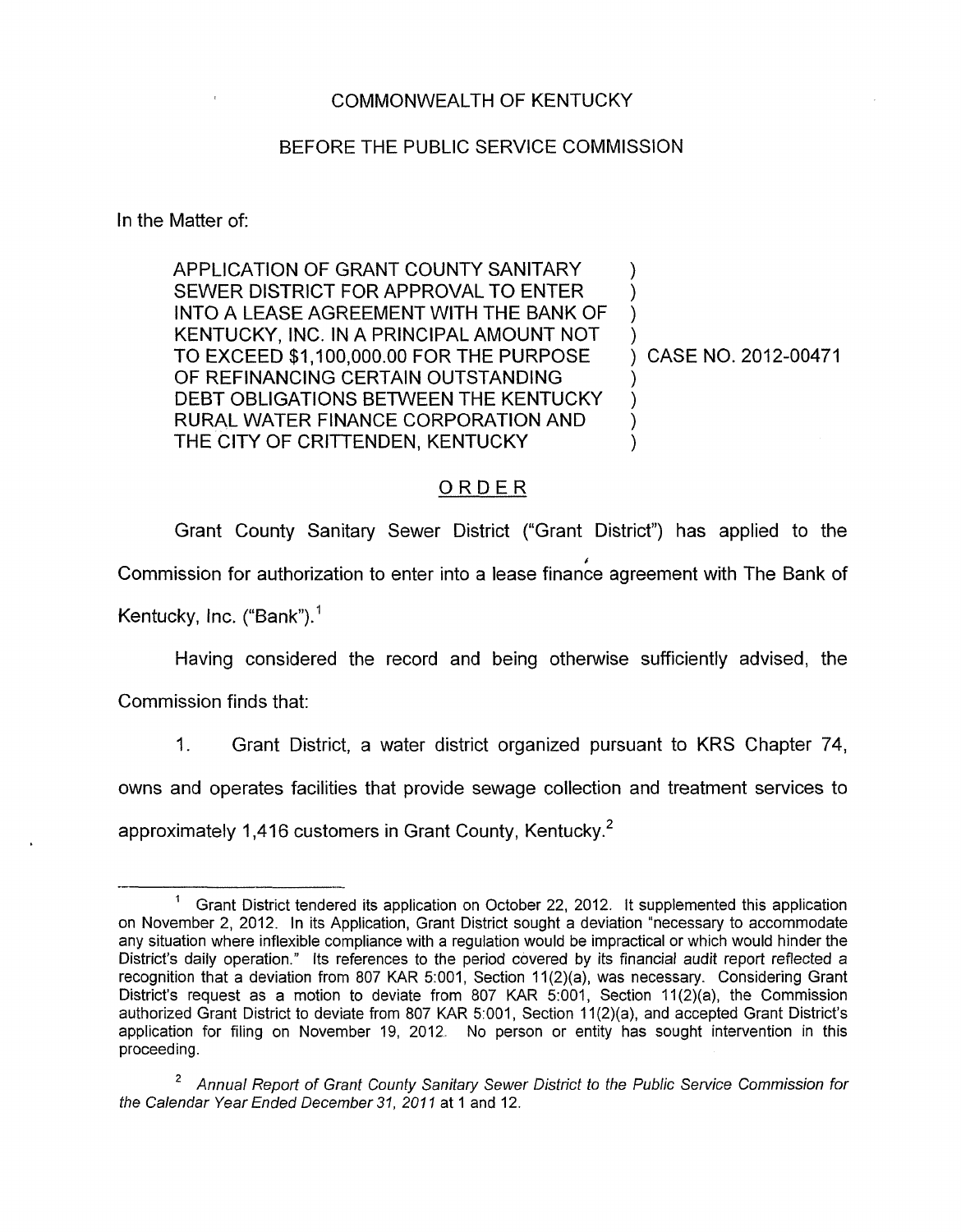2. Grant District proposes to execute a Lease Finance Agreement with the Bank under which Grant District will lease to the Bank certain of its sewage treatment and collection facilities and the Bank will sublease those facilities to Grant District. The lease and sublease are for a IO-year period.

**3.** Upon execution of the Lease Finance Agreement, the Bank will pay to Grant District an amount not to exceed \$1,100,000 to lease Grant District's facilities.

**4.** Under the terms of the Lease Finance Agreement, Grant District shall transfer this amount to Kentucky Rural Water Finance Corporation ("KRWFC") to retire the debt obligation created by an Assistance Agreement between the City of Crittenden ("Crittenden") and KRWFC to finance Crittenden's construction of a sewage treatment plant and two pump stations ("Assistance Agreement"). $3$  Grant District assumed Crittenden's obligations under the Assistance Agreement when it acquired Crittenden's sewage treatment and collection facilities.<sup>4</sup>

5. Grant District will make monthly rental payments to the Bank consisting of a principal component and an interest component. The principal component reflects the repayment of the Bank's original payment. The interest component reflects interest payments on the outstanding principal at an interest rate of 2.8 percent per annum.<sup>5</sup>

<sup>&</sup>lt;sup>3</sup> App. Ex. 3, § 4. See also Grant County Sanitary Sewer District Financial Statements for the *Years Ended December 31, 2011 and 2010* (filed July 31, 2012) at 5.

Agreement between the City of Crittenden and Grant County Sanitary Sewer District, § VI (filed in Case No. 2005-00314, *Application of the Grant County Sanitary Sewer District for Authority to Adjust Rates* (Ky. PSC filed July 26, 2005)). **4** 

 $5$  App. Ex. 3, § 7.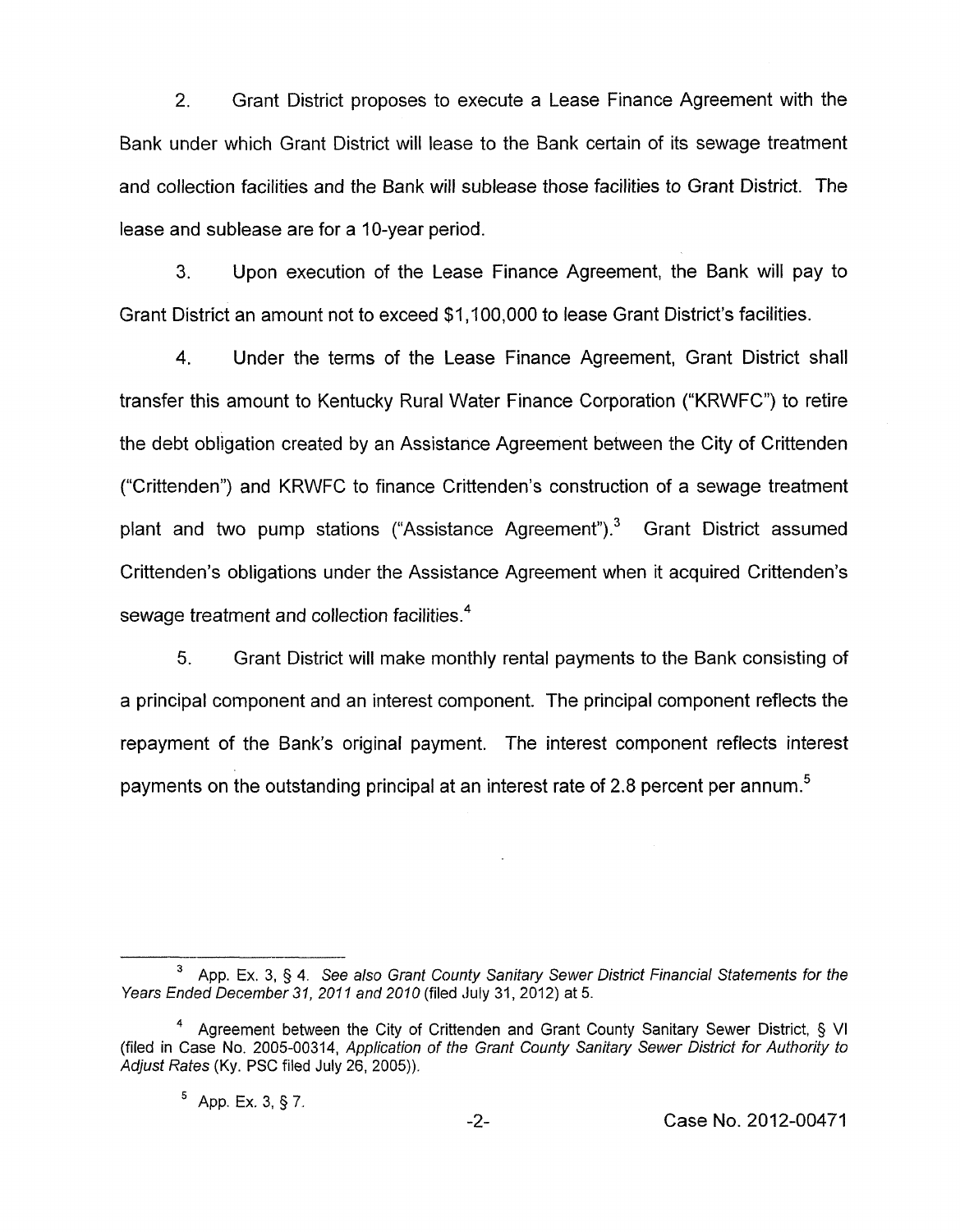*6.* As of December 1, 2012, approximately \$1,043,000 of principal sum borrowed through the Assistance Agreement remained outstanding. The interest rate on the outstanding principal varies from 4.9 percent to 5.15 percent per annum.<sup>6</sup>

7. Grant District estimates that execution of the Lease Finance Agreement will result in total gross savings and net present value savings of \$132,110 and \$93,705, respectively.'

8. Grant District will expend \$1,098,608 to retire its outstanding obligations under the Assistance Agreement and to execute the Leasing Finance Agreement.<sup>8</sup>

9. The proposed Lease Finance Agreement is an evidence of indebtedness that Grant District may not issue without prior Commission authorization.

IO. Grant District's execution of the proposed Lease Finance Agreement is for a lawful object within its corporate purpose, is reasonably necessary and appropriate for and consistent with the proper performance of its service to the public, will not impair Grant District's ability to perform that service, and is reasonably necessary and appropriate for such purpose.

App. Ex. 6, "Debt Service to Maturity and to Call." **6** 

<sup>&</sup>lt;sup>7</sup> Id., "Debt Service Comparison." The debt service payment under the Assistance Agreement for the year 2013 is shown in this exhibit as \$127,580.33. Exhibit A of the Assistance Agreement shows this payment as \$123,237.25 (\$73,000 + \$26,058.5 + \$24,178.75). See App. Ex. 2. This discrepancy overstates Grant District's calculated gross savings by \$4,343.08. Grant District also omitted an annual trustee fee of \$350 to be paid in addition to the principal and interest payments under the Assistance Agreement. This omission understates the gross savings by \$3,500 (\$350 annual payments x 10 years). These two discrepancies result in a net overstatement to gross savings of \$843.08, or .64 percent. This amount is not material to the calculations.

App. Ex. 6, "Debt Service Comparison." \$9,500 (Cost of Issuance) + \$1,085,575 (Deposit to Current Refunding Fund) + \$3,533 (Rounding) = \$1,098,608. The sources of the funds are the principal amount of the Bank's lease payment (\$1,003,000) and transfers from the Assistance Agreement's Debt Service Funds (\$95,608). **8**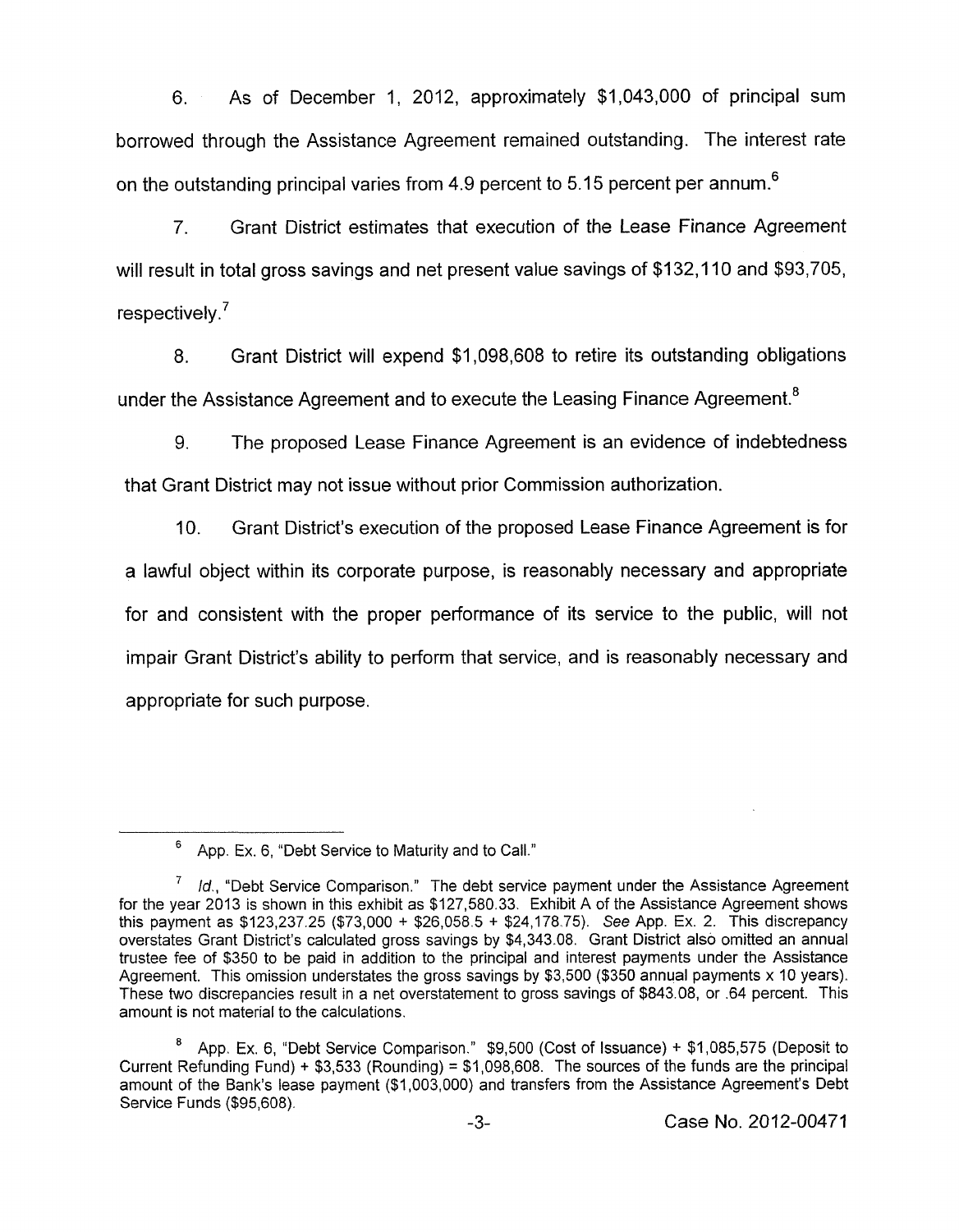IT IS THEREFORE ORDERED that:

I. Grant District is authorized to enter into the proposed Lease Finance Agreement with the Bank to receive a lease payment of no more than \$1,100,000 for the purpose of retiring its debt obligations under the Assistance Agreement, but only under such terms and conditions that will produce both positive gross savings and net present value savings.

2. If the actual terms and conditions of the Lease Finance Agreement with the Bank differ from those set forth in Grant District's application, Grant District shall, within 30 days of executing the Lease Finance Agreement, file with the Commission amortization schedules and work papers showing the actual gross savings and net present value savings that will result from the transaction.

**3.** Within 30 days of executing the proposed Lease Finance Agreement, Grant District shall file a copy of the executed Lease Finance Agreement, any documents referenced in the executed Lease Finance Agreement that Grant District has not previously filed with the Commission, and evidence that the state local debt officer has approved the Lease Finance Agreement as **KRS** 65.944 requires.

4. The proceeds from the Lease Finance Agreement shall be used only for the lawful purposes specified in Grant District's application.

5. Any documents filed pursuant to ordering paragraphs 2 and 3 of this Order shall reference the number of this case and shall be retained in the utility's general correspondence file.

-4- Case No. 2012-00471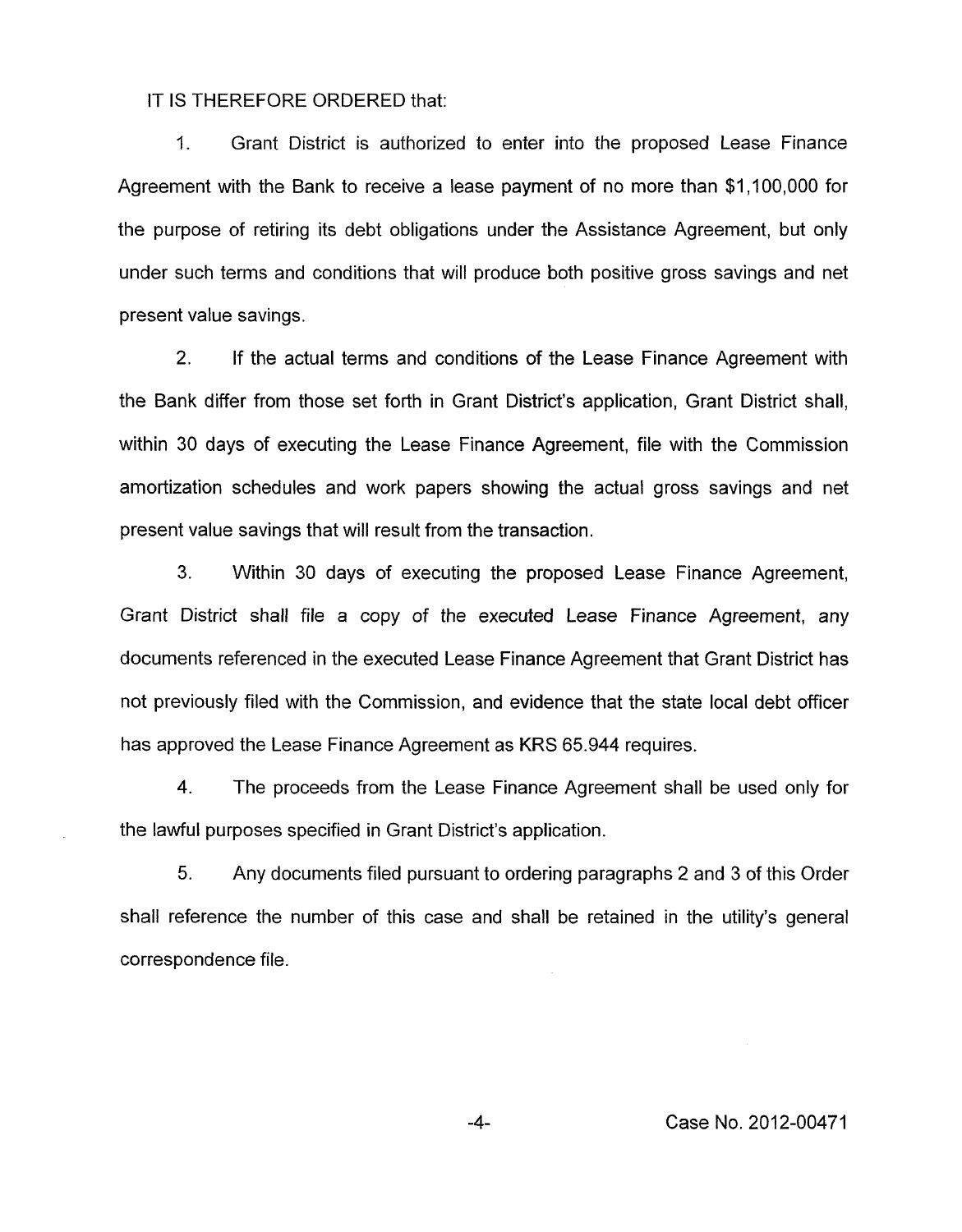Nothing contained herein shall be construed as a finding of value for any purpose or as a warranty on the part of the Commonwealth of Kentucky or any agency thereof as to the securities authorized herein.



**ATTE Executiv** e Øikector

Case No. 2012-00471